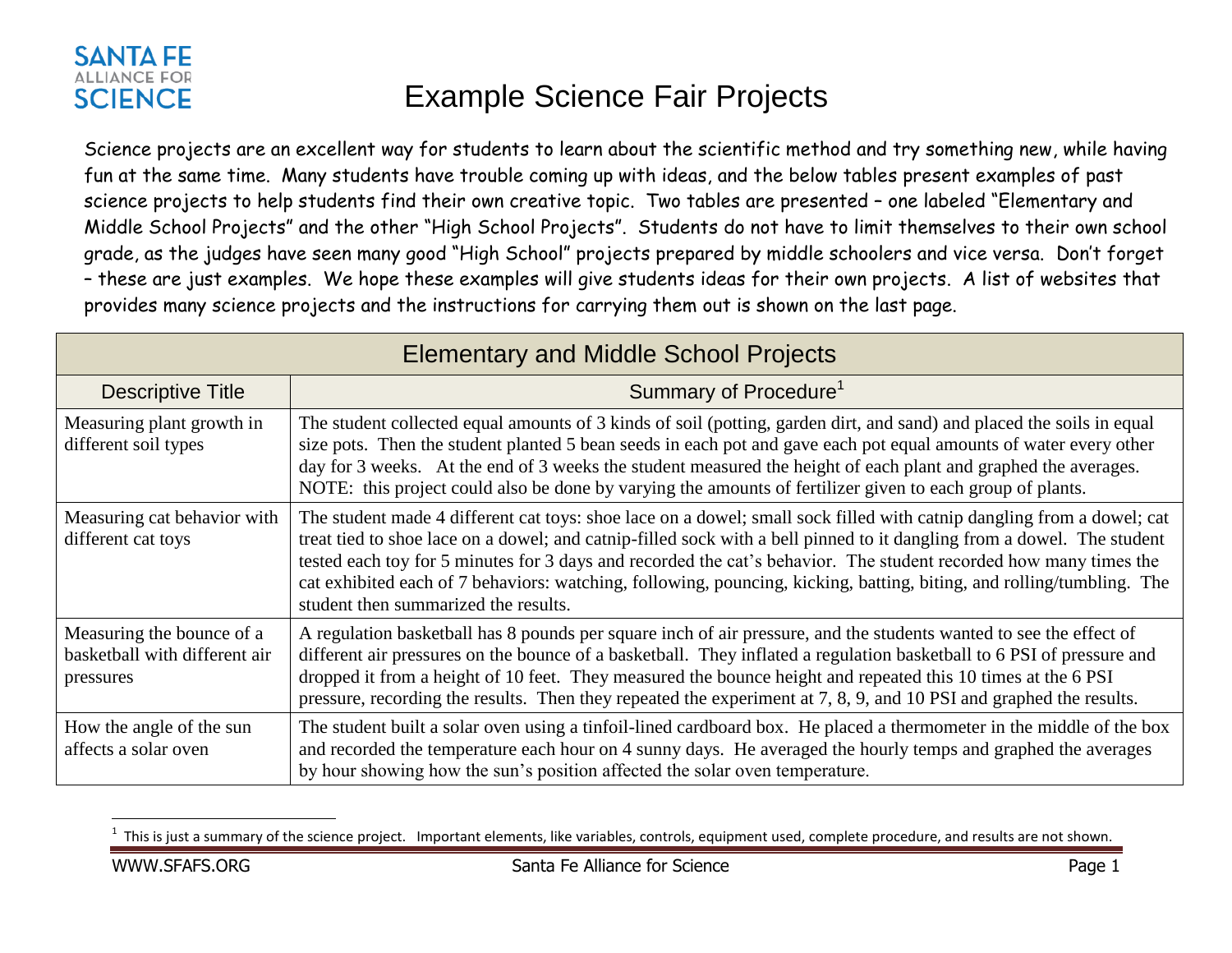| <b>Elementary and Middle School Projects</b>                            |                                                                                                                                                                                                                                                                                                                                                                                                                                                                                                                                                                                                                      |  |
|-------------------------------------------------------------------------|----------------------------------------------------------------------------------------------------------------------------------------------------------------------------------------------------------------------------------------------------------------------------------------------------------------------------------------------------------------------------------------------------------------------------------------------------------------------------------------------------------------------------------------------------------------------------------------------------------------------|--|
| <b>Descriptive Title</b>                                                | Summary of Procedure <sup>1</sup>                                                                                                                                                                                                                                                                                                                                                                                                                                                                                                                                                                                    |  |
| Do sports drinks provide<br>more electrolytes than<br>orange juice?     | The student made a conductance sensor out of a drinking straw and some copper wire following the instructions on<br>sciencebuddies.com. Then she connected one end of the sensor to a 9 volt battery and the other end to a multimeter.<br>Then she connected the other end of the battery to the multimeter. She placed the conductance sensor in a container<br>filled one-by-one with the same quantity of different liquids: water, Gatorade, Powerade, orange juice, and milk.<br>For each liquid, she recorded the multimeter reading of the electrolyte conductance and graphed the results.                  |  |
| How heat affects light-<br>emitting diodes                              | Using a digital light meter (\$12.00 and up on Amazon), an LED flashlight, and a cardboard box the student<br>measured the light intensity of the LED bulbs as they heated up over time and graphed the results. NOTE: students<br>should be sure they understand what an LED bulb is and how it works.                                                                                                                                                                                                                                                                                                              |  |
| How to make a homemade<br>barometer                                     | Following the instructions found on www.stormthecastle.com, the student used a glass jar, balloon, rubber band, and<br>drinking straw to make a homemade barometer. He taped a piece of graph paper to the wall next to the barometer<br>and calibrated his homemade device with what he found on www.weather.com. The student then measured the<br>reading from his barometer with the weather site and recorded and graphed the 2 air pressures for 2 weeks. NOTE<br>TO STUDENTS: Be sure you are able to state what the barometer measures and why the barometric reading is<br>important to weather forecasting. |  |
| Making potato batteries                                                 | Using some potatoes, galvanized nails, copper wire, alligator clips, and a multimeter, the student built 5 potato<br>batteries (using potatoes of different size) and measured the voltage output of each with a multimeter. Then the<br>student graphed the voltage output against the weight of the potatoes to understand how potato size affects electrical<br>output. NOTE TO STUDENTS: Be sure to be able to explain why the potato can create electricity.                                                                                                                                                    |  |
| Separating water into its<br>basic components                           | Following the instructions on www.navigatingbyjoy.com (also found on other websites), the student built an<br>electrolysis apparatus to separate water into its oxygen and hydrogen molecules. Then the student tested the<br>hydrogen tube by igniting the hydrogen, and observing the (very small) explosion, and tested the oxygen by flaming<br>a hot wooden match ember. NOTE: This experiment should be made with adult supervision.                                                                                                                                                                           |  |
| Does adding salt to water<br>make it boil faster or slower,<br>and why? | The student recorded the length of time it took to boil 2 cups of distilled water in a pan on the stove. Then the<br>student discarded that hot water, cooled the pan, and poured in another 2 cups of distilled water, but this time added<br>1 tablespoon of salt, and recorded the time to boil. The student repeated this with 3 and with 4 tablespoons of salt,<br>and then prepared a graph showing the time to boil for each amount of salt. NOTE TO STUDENT: Be sure to be<br>able to explain why you might have observed a difference in time.                                                              |  |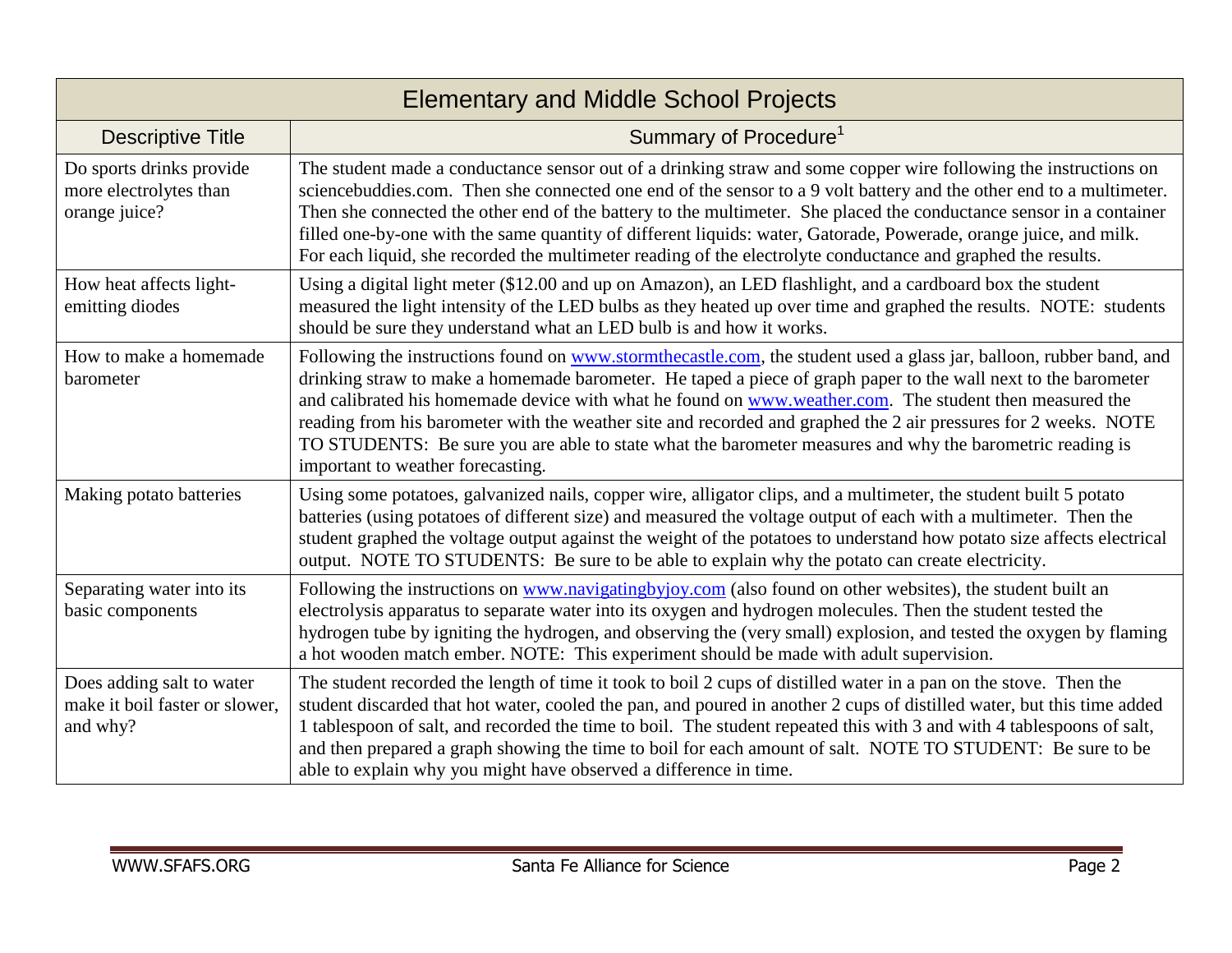| <b>Elementary and Middle School Projects</b>                                 |                                                                                                                                                                                                                                                                                                                                                                                                                                                                                                                                                                                                                                        |  |
|------------------------------------------------------------------------------|----------------------------------------------------------------------------------------------------------------------------------------------------------------------------------------------------------------------------------------------------------------------------------------------------------------------------------------------------------------------------------------------------------------------------------------------------------------------------------------------------------------------------------------------------------------------------------------------------------------------------------------|--|
| Descriptive Title                                                            | Summary of Procedure <sup>1</sup>                                                                                                                                                                                                                                                                                                                                                                                                                                                                                                                                                                                                      |  |
| How does temperature affect<br>yeast's ability to produce<br>carbon dioxide? | The student heated a water bottle filled with 1 cup of water in a large pot of water on the stove. Using a candy<br>thermometer, the student waited until the water in the bottle was 80°F, and then added 2 Tbsp of sugar and 1 packet<br>of yeast and quickly attached a balloon to the top of the water bottle. The student measured and recorded the<br>circumference of the balloon every 30 minutes for 2 hours. The student repeated this at 90°F, 100°F, 110°, 120°F,<br>and again at room temperature $(70^{\circ}F)$ , i.e., without putting the water bottle in the hot water pan. The student then<br>graphed the results. |  |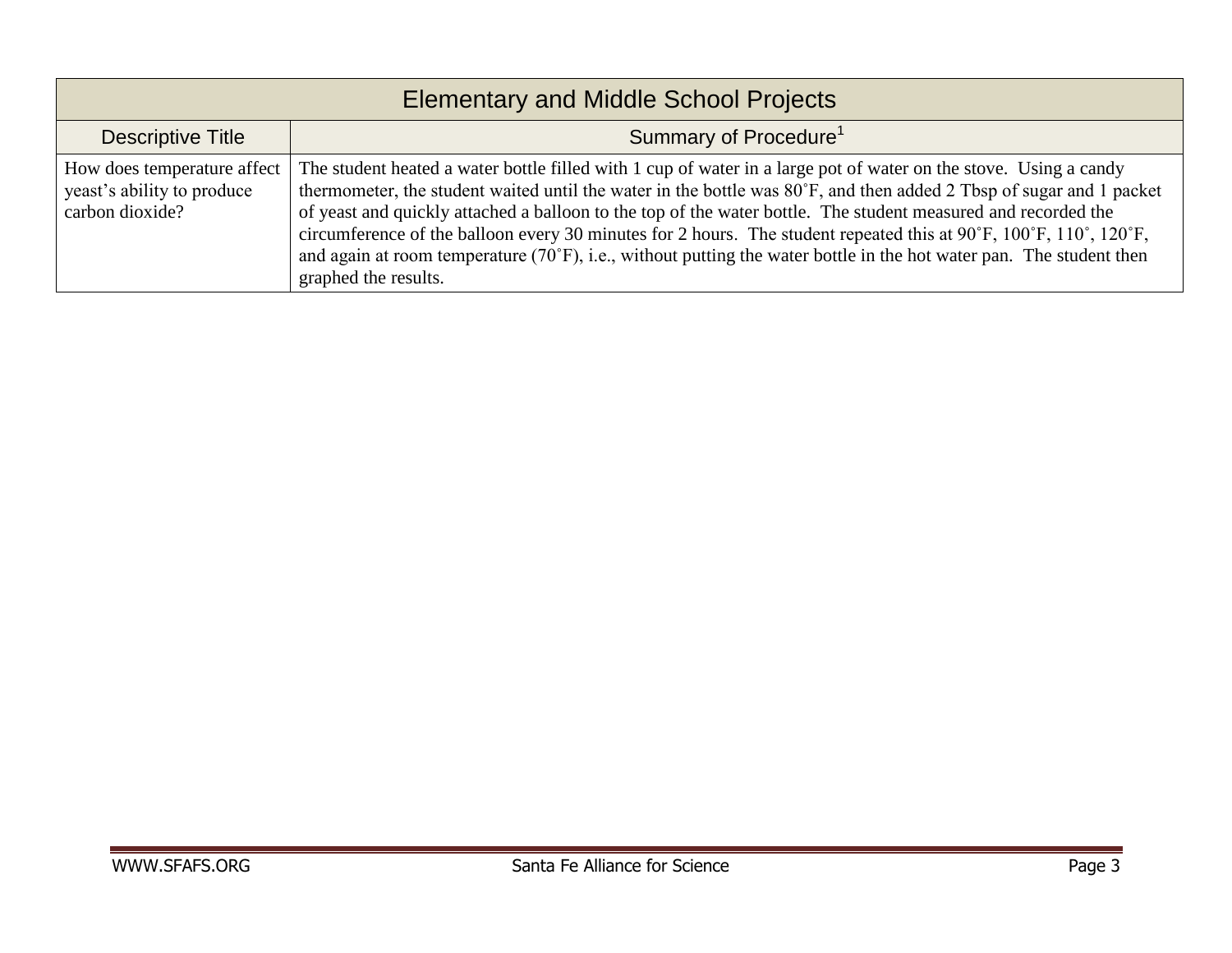| <b>High School Projects</b>                                                   |                                                                                                                                                                                                                                                                                                                                                                                                                                                                                                                                                                                                                                                                                                                                                                                                        |  |
|-------------------------------------------------------------------------------|--------------------------------------------------------------------------------------------------------------------------------------------------------------------------------------------------------------------------------------------------------------------------------------------------------------------------------------------------------------------------------------------------------------------------------------------------------------------------------------------------------------------------------------------------------------------------------------------------------------------------------------------------------------------------------------------------------------------------------------------------------------------------------------------------------|--|
| <b>Descriptive Title</b>                                                      | Summary of Procedure <sup>2</sup>                                                                                                                                                                                                                                                                                                                                                                                                                                                                                                                                                                                                                                                                                                                                                                      |  |
| Can emotional intimacy be<br>accelerated between strangers?                   | Students hypothesized that by providing complimentary information to two strangers about the other that the two<br>would become more intimate (or at least friendly) upon meeting each other. The students pick 12 pairs of<br>strangers and in 6 of the pairs provided complimentary information to the pairs. After each pair met for 30<br>minutes, they were asked to complete a standardized form that assessed their impression of their partner. The<br>results showed whether giving information about a stranger before a meeting would lead to a more successful<br>meeting.                                                                                                                                                                                                                 |  |
| The effect of light pollution on<br>stargazing                                | Three students counted stars at three different locations on the same night looking at the same place in the sky.<br>The locations were: downtown Plaza, the Santa Fe Municipal Recreation Sports Complex on Caja del Rio Road<br>(outside of city lights, but at city elevation), and at the Ski Santa Fe parking lot (10,350 ft. elevation). They each<br>used a toilet paper tube, placed the North Star in the upper left portion of their view (to assure they were all<br>looking at the same area), and counted the stars inside the TP ring (they counted twice). Then they each put the<br>constellation Gemini in the upper left corner of their TP ring and again counted stars. Their results showed how<br>light pollution from Santa Fe city lights affected their ability to see stars. |  |
| Which bridge construction<br>design is strongest                              | The student used popsicle sticks to build 4 bridges of the same length, each using a different design: suspension,<br>arch, truss, and beam. One by one he then placed increasingly heavier weights in the middle of each bridge and<br>recorded when the bridge broke.                                                                                                                                                                                                                                                                                                                                                                                                                                                                                                                                |  |
| Measuring the speed of light<br>using a microwave, egg white,<br>and a ruler. | The student measured the speed of electromagnetic waves in the microwave portion of the spectrum by<br>measuring the spacing between hot spots in a microwave oven. First the student poured several egg whites onto a<br>microwave-safe plate. After cooking the egg whites for 30 seconds, the student measures the distance between<br>"hot spots". This distance is one-half of the microwave's wavelength. Now the student calculated the speed of<br>the microwaves by using the wave length and the unit's frequency (taken from the oven's label).                                                                                                                                                                                                                                             |  |
| A robotic car that can traverse a<br>windy road and obey traffic<br>signals   | With a purchased kit, students built a robotic car, which with its camera, could recognize and traverse a winding<br>road, could recognize the color of a stop light and proceed through a green light, but stop at a red light.                                                                                                                                                                                                                                                                                                                                                                                                                                                                                                                                                                       |  |

This is just a summary of the student's project. Important elements, like variables, controls, equipment used, complete procedure, and results are not  $^2$  This is just a summary of the student's project. Important elemen shown.